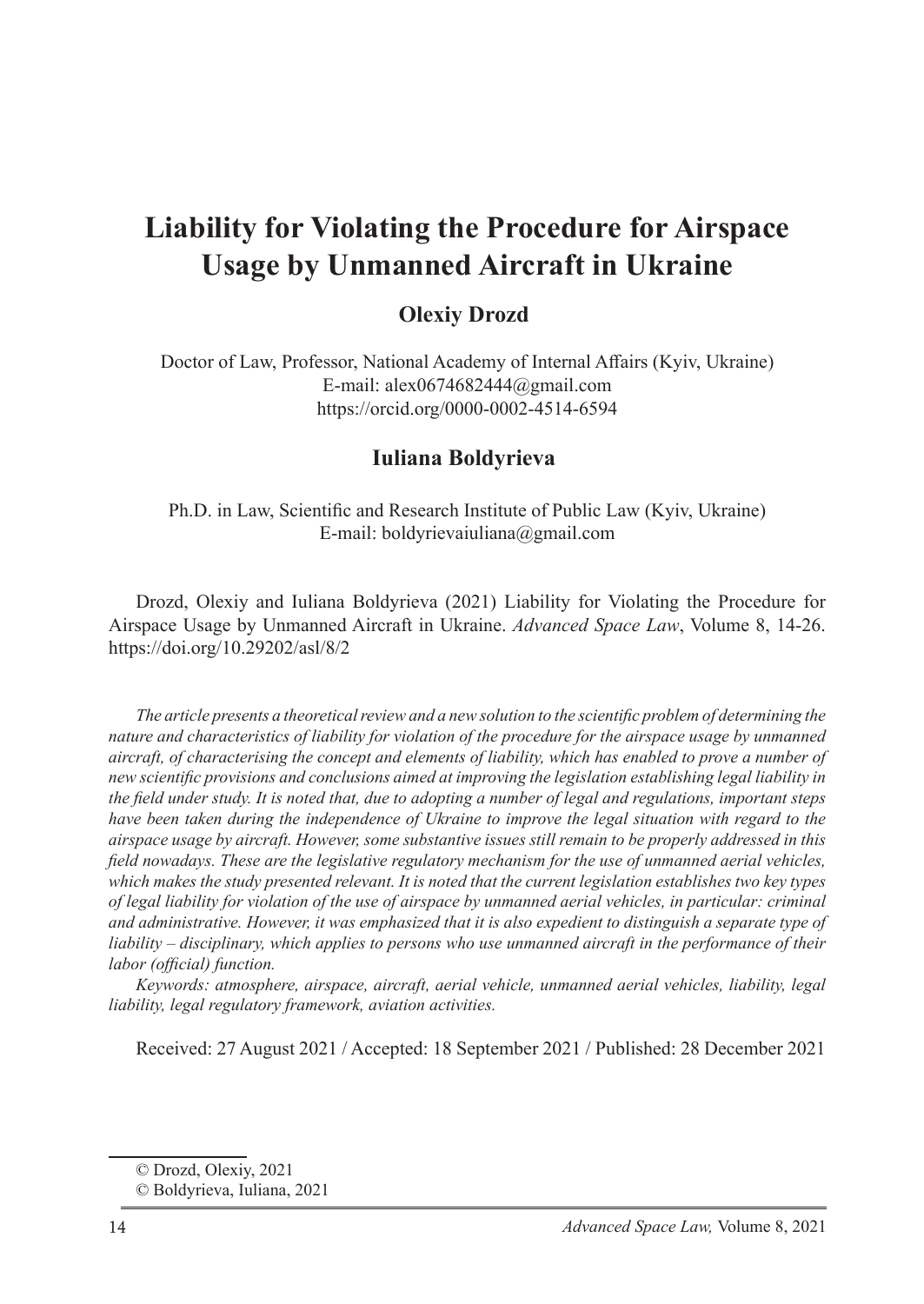## **Introduction**

The real challenges and the active digitalisation in society generate new problems at both the legislative and theoretical levels. For example, the need to improve the legal framework for the use of unmanned aerial vehicles, which are now used not only for entertainment and sports activities but also by different branches of business, for law enforcement, defense and national security, has recently been increasingly raised in academic circles and State authorities. However, despite the considerable attention of scientists, many issues, related to the airspace usage by unmanned aerial vehicles in general and legal liability for violations of the law in this field in particular, are of concern today.

The issues of the legal regulatory framework for airspace usage at the beginning of the 20<sup>th</sup> century were hardly violated and were exclusively theoretical (Moskalenko, 2017: 96; Kozlovsky & Boyarskaya, 2009). Although it should be noted that the desire to conquer the air has been shown by man since ancient times when they dreamed of flight, then fairy tales about "carpet-aircraft" appeared and later became a reality. It is no coincidence that legends such as the Daedalus and Icarus have appeared, where man has risen to clouds on man-made wings. In Kyiv Rus, the first chronicles of people's desire and attempts to take over the airspace are connected to the Nestor-Chronicler, but they were more a fiction and an unfulfilled dream at the time (Bagan, 2018).

The gradual scientific and technological progress of mankind has led to the development of the transport sector. The legal regulatory framework for aviation took place together with scientific research in various sectors of public life and the economic development of States and society. On 5 June 1783, brothers Joseph and Etienne Montgolfier launched the first public flight of a hot-air balloon, which they had long worked on. In November 1782, in the French town of Annonay, brothers Joseph and Étienne Montgolfier, for the first time, made a silk balloon of one-cubic-meter capacity. This is the beginning of the development of the aviation industry and the need for its legal and administrative framework. However, there was no legal regulatory framework for airspace usage and flights at that time, as this had not been required yet. Over time, vehicle traffic in the air grew due to stronger inter-State connections (Moskalenko, 2017: 96).

However, on 23 April 1784, France imposed a ban on flights over the city without permission in France. In other words, it can be considered that the legal regulatory framework for aviation security began from that time. In 1889, in Paris, the International Aeronautical Congress considered the ownership of balloons, the liability of aeronauts, the ownership of balloons, and the rescue of balloons and their crews. In 1900, the French jurist P. Foshil proposed a code of international air navigation. In 1902, at the University of Brussels at a scientific conference, the category "air law" was first used (Todorov et al., 2005: 308, 320; Moskalenko, 2017: 96; Lopatynska et al., 2020).

In view of the rapid development of aviation and the airspace usage by States for civilian and military purposes, the problem of the legal regulatory framework for relations on the use of that space has become a topical issue of practice. In view of this, the issue of the sovereignty of the state over its airspace arose. Consequently, an important provision in the doctrine and jurisprudence of air law was the recognition and consolidation of the full and exclusive sovereignty of a State over its airspace (Todorov et al., 2005: 334-337; Kozlovsky & Boyarskaya, 2009).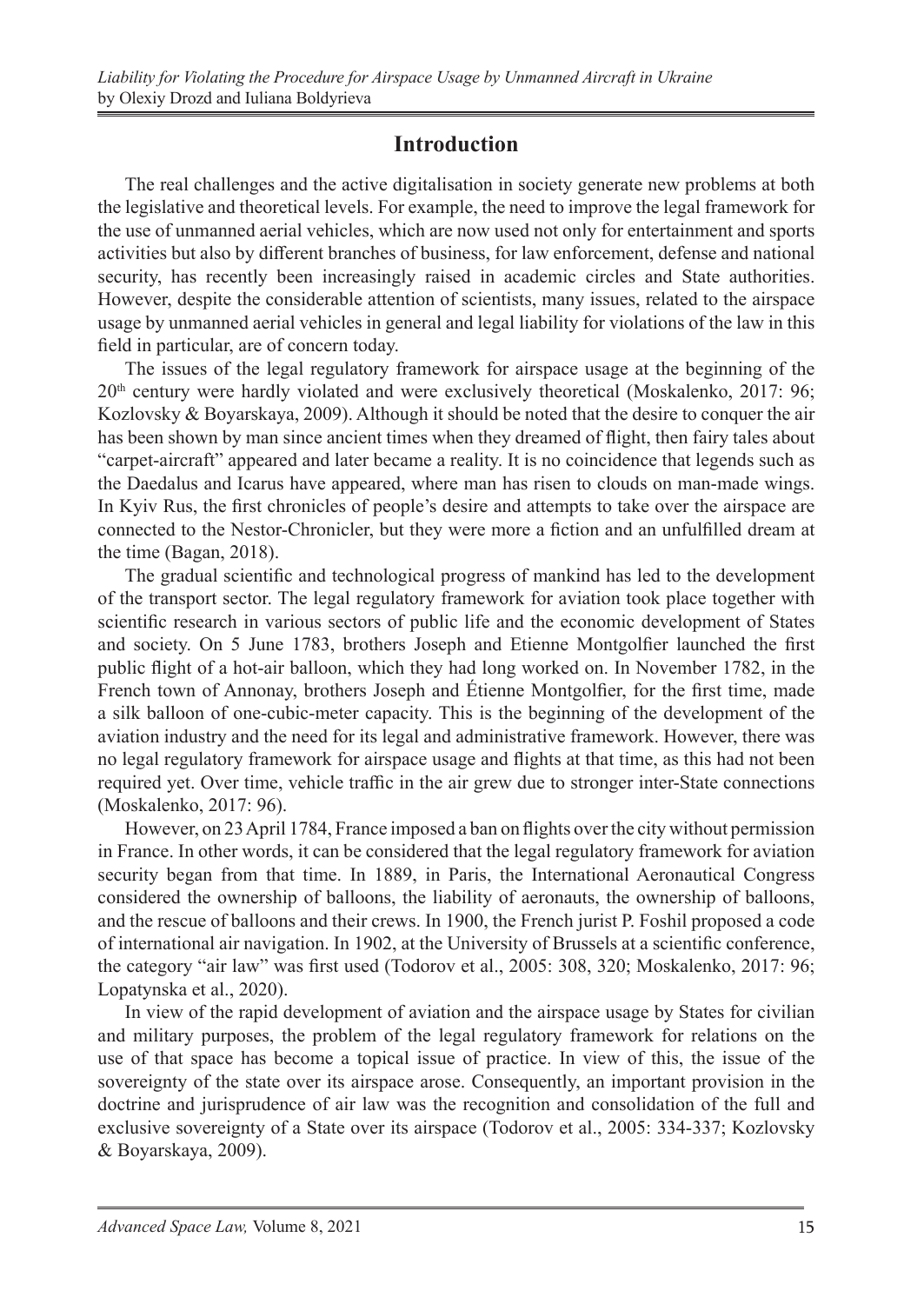It should be noted that the problem of optimizing the legal basis of liability for violations of the procedure for the airspace usage by unmanned aerial vehicles has not been the subject of a separate comprehensive scientific study. Only in a fragmentary way did the study of the more general issues of airspace usage address certain aspects of the subject matter.

Therefore, the absence of comprehensive monographic studies on the problem and the existence of many gaps and shortcomings in the legislation in force, providing liability for violations of the procedure for the airspace usage by unmanned aerial vehicles, makes the study relevant and timely.

## **The genesis of the legal and regulatory framework for airspace usage by aircraft**

In order to clearly define the potential and appropriate areas for further improvement and development of the legal framework for airspace usage by unmanned aerial vehicles, it is necessary to turn to the study of the historical background of the legal support for airspace usage by aircraft.

The problem of amending current legislation and making new legislation regulating the process of air transport, including international air transport, became acute immediately after the proclamation of State sovereignty of Ukraine. The declaration of freedom of business has resulted in a relatively large number of aircraft operators, most of whom are engaged in air transport. In fact, the State monopoly on this type of activity, which in the USSR was carried out by only one airline Aeroflot, was abolished. Consequently, a regulatory framework for air carriers and other transport stakeholders was required (Bagan, 2018). A number of measures were taken by the Ukrainian authorities to resolve these and other problems regulating airspace usage. In particular, the Air Code of Ukraine (1993 Code) was adopted in 1993 (Air, 1993).

The 1993 Code established that Ukraine has full and exclusive sovereignty over the airspace of Ukraine, which is part of the territory of Ukraine. The airspace of Ukraine is located above the land and water territory of Ukraine, including its territorial waters (territorial sea). According to Article 2 of the 1993 Code, it regulates the activities of users of the airspace of Ukraine with a view to meeting the interests of Ukraine and its citizens and ensuring the safety of aviation. The definition of aviation as an industry was established as follows: all types of enterprises, organizations and institutions activities are aimed at an enabling environment for man to use airspace by means of aircraft. The state, in accordance with the Code, regulates the activities of civil aviation through the central transport authority and the relevant aviation authorities in the following areas: civil aviation development; aviation safety oversight; certification, registration and licensing; management of airspace and air traffic services; provision of search and rescue for aircraft in distress; protection of Ukraine's aviation from acts of unlawful interference in its activities; scientific support for aviation activities and ensuring its safety, both by industry and interindustry scientific and scientific organizations and aviation enterprises; promotion of foreign economic and international legal activities of civil aviation.

In addition, provisions of the 1993 Code established the legal bases for the activities of users of Ukrainian airspace and the economic and commercial activities of aviation, aviation rules, and the legal status of aircraft, aerodromes and airports, the procedure for certifying and admitting air routes, aircraft flights, transportation and aviation work, etc. (Sobakar, 2016: 71).

Section XVI of the 1993 Code separately provided for liability for violations of the legislation governing the airspace usage. Therefore, article 89 provided for that all legal entities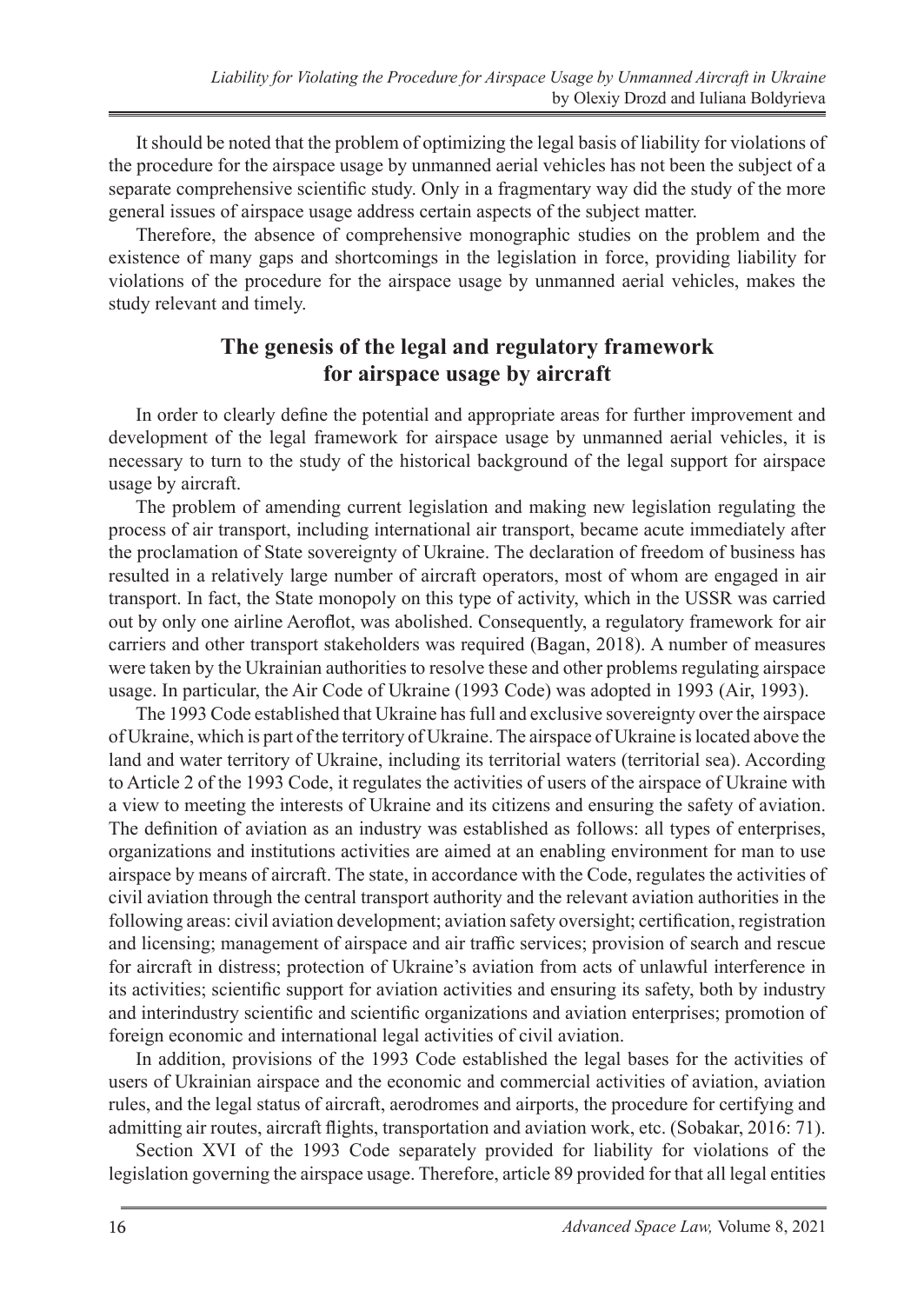and individuals engaged into the use of Ukrainian airspace, development, manufacture, repair and use of aircraft, economic and commercial activities, the servicing of air traffic, the ensuring of aviation safety of Ukraine, as well as its management and supervision, shall be subject to liability stipulated by the current legislation of Ukraine (Air, 1993). However, this law has not specified the types of liability, nature, and scope of sanctions. It should be noted that the 1993 Code made no mention of unmanned aerial vehicles, their status, and their use. Although the 1944 Chicago Convention, which had already contained a reference to unmanned aerial vehicles, as noted above, was ratified by Ukraine in 1992.

Subsequently, Ukraine adopted a number of other legal and regulatory instruments of different legal forces, in one way or another relating to the airspace usage by aircraft and aviation security. Over the years, however, the updating of the Air Code has become increasingly urgent. Since 1993, Ukraine has already become a member of the European Civil Aviation Conference (ECAC) and the European Organization for the Safety of Air Navigation (Eurocontrol), a candidate for the JAA membership, which, accordingly, requires amendments to Ukraine's aviation legislation. Nevertheless, the Code, in force at that time, from the very beginning has contained and still contains the concepts of Soviet air law and does not focus on the requirements of international law, even after it has been supplemented and amended. Five amendments to the current Air Code have been made during the entire period (Kozlovsky  $\&$ Boyarskaya, 2009).

That is why, in May 2011, the Verkhovna Rada adopted the new Air Code of Ukraine (2011), which entered into force in September of the same year. The new Code adopted an updated approach to resolving a number of issues in the airspace usage (Kosse, 2011). The adoption in 2011 of the new Air Code of Ukraine was due to deepening cooperation between our State and foreign countries, primarily European countries, and the need to implement international standards at the national level on the airspace usage by aircraft and the safety of civil aviation. Ukraine should take into account international regulatory requirements in this field, since it is a full member of the International Civil Aviation Organization (ICAO), the European Civil Aviation Conference (ECAC), the European Organization for the Safety of Air Navigation (Eurocontrol) and is a candidate for membership in the Joint Aviation Authority (JAA), part of powers thereof have been transferred to the European Aviation Security Agency (EASA) (Kosse, 2011).

Positive aspects of the 2011 Code are 1) differentiation of government and civil aviation; 2) streamlining of aviation regulatory and supervisory functions and the organization of public administration; 3) the Authorized body for civil aviation, who implements public policy and strategy for the development of aviation in Ukraine, and is responsible for State regulation of civil aviation activities; 4) resolution of issues relating to the financing of general State expenditure on civil aviation; 5) implementation of public policy on licensing; State control of the activities of civil aviation enterprises of all forms of ownership related to the provision of services for the transport of passengers and cargo by air, in accordance with uniform rules and regulations; 6) in contrast to the previous Code of 1993, the new one provides for penalties for offences against entities of aviation in a very specific way rather than superficially. However, the 2011 Code does not guide other types of liability clearly and meaningfully.

It should be noted that the 2011 Code (articles 1, 39) refers to unmanned aerial vehicles, although the Code does not specifically regulate the airspace usage by these vessels.

In order to fully implement international requirements and standards in the sector under study, as well as to eliminate gaps and other shortcomings of the Code, a number of important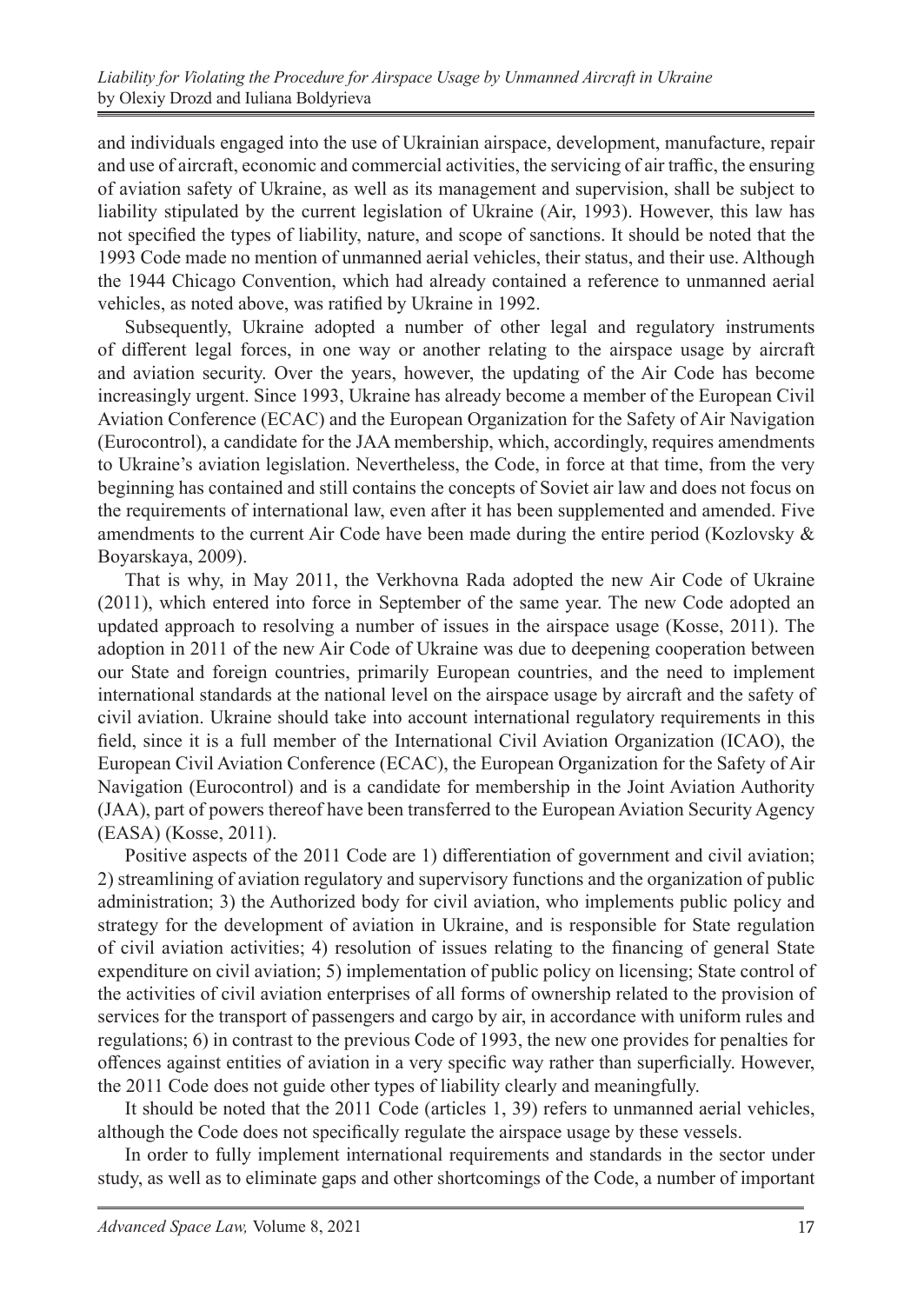legal regulations have been adopted in recent years, such as: Law of Ukraine 1965-VIII "On the State programme of aviation safety of civil aviation" of 21 March 2017; Resolution 954 of the CMU "On approval of the Regulation on the airspace usage of Ukraine" of 6 December 2017; Order 637 of the Ministry of Infrastructure of Ukraine "On approval of the Procedure for imposing and punishing fines for violation of the requirements of the legislation on air transport" of 26 December 2011; Order 430/210 of the State Aviation Service of Ukraine, Ministry of Defence of Ukraine "On approval of the Aviation Rules of Ukraine "Rules of Use of Air Space of Ukraine"" of 11 May 2018, etc. The adoption of these and other legal instruments enable a number of important steps have been taken to improve the legal framework for the airspace usage by aircraft.

However, some substantive issues still remain to be properly addressed in this field today. This applies in particular to the legal regulatory framework for the use of unmanned aerial vehicles, which makes the study relevant. In general, it should be noted that, during the years of independence, Ukraine has taken many positive and useful steps towards the formation and development of national legislation on the airspace usage by aircraft. Despite the rather slow pace of change and transformation, as well as some problems in this field, generally, our state is on the right track. Comprehensive and informative theoretical studies on problematic issues of the legal regulatory framework for the airspace usage by aircraft should make the process of improving and developing legislation in this field more constructive and qualitative.

## **The concept, types of and grounds for liability for violations of the procedure for the airspace usage by unmanned aerial vehicles**

The airspace usage, especially by unmanned aerial vehicles, requires the legislator to take a specific approach to establish liability for violations in current legislation in this field. In general, responsibility is a category of ethics and law that reflects the special social, moral and legal development of the individual towards society (humanity as a whole). It is characterised by the fulfilment of moral duty and legal norms.

Liability covers the philosophical and sociological issue of the relationship between a person's abilities and capabilities to act (as author) and more specific issues: the capacity of a person to act consciously, voluntarily fulfil certain requirements and tasks assigned; make the right moral choice, achieve a certain result (Bodnarchuk, 2016).

Therefore, it would be fair to suggest that the category of "liability" is multifaceted, which determines its use in a large number of fields of scientific knowledge, in particular:

- 1. In ethics, liability is a certainty, reliability, honesty towards oneself and others; it is awareness and willingness to admit that the result you obtain in your deeds and actions is the consequence of your deeds (actions) (Lukasheva, 1986: 683). As an ethical category, liability has several meanings: what a person is responsible for and to whom he/she is accountable. In this aspect, it is possible to highlight the responsibility of a person to oneself (making a choice "choose oneself" and bear the responsibility), responsibility for concrete deeds to other people, responsibility to mankind and the world (responsible for all). To be responsible is to think about others and the consequences of your deeds – whether they do harm to others (Baranova, 2015).
- 2. In sociology, liability is the responsibility of the individual (expressing the objectively necessary relationship between oneself and the community) to assess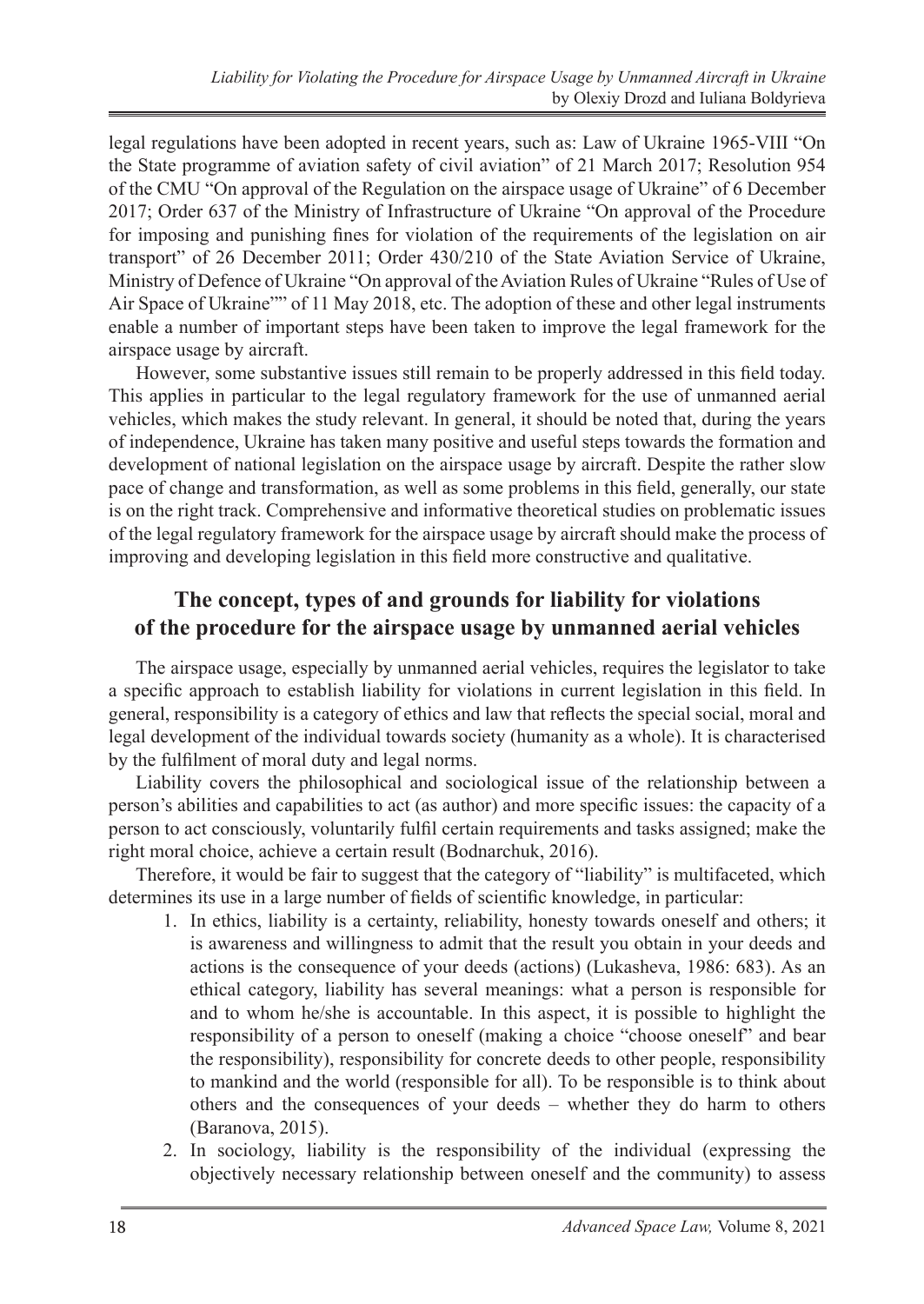one's intentions and to conduct himself or herself in accordance with standards reflecting the interests of social development and, in the event of their violation, (acts of irresponsibility) must be reported to the public and subject to public condemnation (measures of public coercion) or punishment (measures of State coercion) for anti-social conduct (Lipinsky & Khachaturov, 2007: 20; Podorozhnii, 2016).

- 3. In psychology, liability refers to the various forms of control exercised by a person over its activities in terms of compliance with the rules and regulations adopted (Karpukhin, 2001).
- 4. In philosophy, liability is a social and philosophical concept that reflects the objective-historical nature of the relationship between the individual and society, the individual and the social group formed in the course of satisfying mutual demands.

As a rule, according to the field of activity, liability is grouped into political, legal (juridical), moral, and depending on the actor, – individual, group, collective, etc. Liability is made due to those demands, society, the social group, the collective set. Absorbed by the individual, they become the basis of the motivation of one's behaviour. The formation of the personality implies a sense of responsibility, which becomes its main feature. Of particular importance is responsibility for certain activities in transitional societies that are in a state of maximum volatility, where the slightest fluctuations (in this case, they may be the actions of one individual) may lead to undesirable social bifurcations (Danilyan & Taranenko, 2003).

The study by F. Hyder is of interest, because he, as a criterion of responsibility, accepts the ability to withstand provocative circumstances, differentiates the direct consequences of action from unintentional but supposed. He identifies the following stages of liability: generalized liability, where the individual is responsible for any consequences of such acts in which he or she participated or in which he or she was involved in any way; own liability, where the individual is responsible only for what he has done directly, regardless of the result (incidental, intentional or presumptive); differentiated liability, where the actor is responsible for any intended result of the action, whether or not it has been intentional; conscious liability where the individual is responsible not only for his or her intentions and the consequences of their realization, but also for the importance that he or she attaches to external factors which, as a result, affect the result of the action in one way or another; full liability in which the individual is fully responsible for the course, results and consequences of the act, whatever the circumstances of the act (Savchin, 1997: 346; Patynok, 2012).

Therefore, we can state that liability is a broad and wide-ranging scientific category that is used in virtually every sector of public life and, in its most general form, represents a special relationship between the individual and the performance of his or her duties, as well as being responsible for his or her actions. It is fair to say that the concept of liability has been most explored from the legal perspective, which has given rise to a considerable number of approaches to its interpretation.

Consequently, the review of scientific positions reveals that legal liability for violating the procedure for the airspace usage by unmanned aerial vehicles is a measure of State coercion, which is applicable to the person for violation of legal regulations in the airspace usage. For the offender, legal liability means applying negative sanctions against him or her aimed at condemning his or her misconduct. It should be noted that current legislation provides two key types of legal liability for violations of the procedure for the airspace usage by unmanned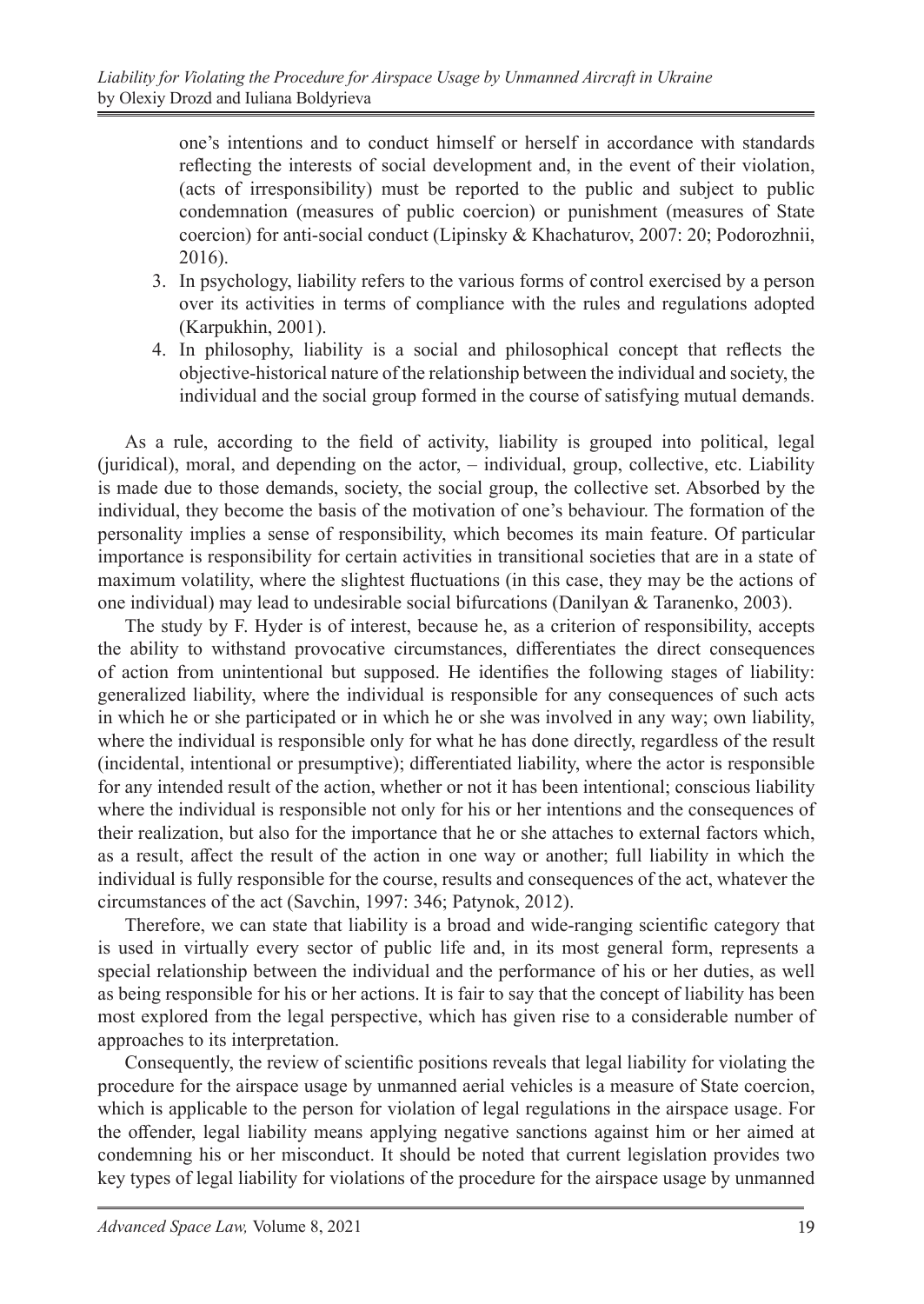aerial vehicles, including criminal and administrative liability. However, it is emphasized that it is also appropriate to distinguish a separate liability – disciplinary – that applies to persons using drones in the exercise of their work (official) function.

The specificity of liability for violations of the airspace usage by unmanned aerial vehicles is as follows (Boldyreva, 2019):

- 1. It is characterized by a special subject of liability and by the range of public authorities empowered to prosecute.
- 2. The commission of an offence precedes the incurring of liability, which in turn has a specific structure, namely the object, the subject, the objective and the subjective sides.
- 3. It is aimed at punishing the guilty persons, which means that it is only retrospective.

The study of liability for violations of the procedure for the airspace usage by unmanned aerial vehicles requires to focus on the grounds and conditions for such liability. In fact, liability in a purely legal, that is, retrospective (negative) aspect, arises only on clearly defined grounds. In the dictionary literature, the term "ground" is interpreted as:

- 1. The lower, supporting part of an object, structure; the base.
- 2. The main thing on which something is based.
- 3. What explains, justifies the acts, behaviour, etc., of someone (Large, 2005: 572; Dictionary, 200: 332).

Therefore, the ground for liability under consideration is what makes the existence of the concept necessary, what justifies the need and justifies the application of appropriate measures and penalties to individuals.

The sole and factual ground for legal liability is the commission of an offence that constitutes an offence.

The offence is a set of the grounds specified in the law, where a dangerous or harmful act is considered to be a specific offence. Such characteristics are objective and subjective (Kolodii & Oliinyk, 2009). Objective characteristics are an object and an objective aspect, and subjective ones are a subject and subjective aspect.

Therefore, the analysis of the articles of the current Ukrainian Code on Administrative Offences (articles 111 and 112) and the Criminal Code of Ukraine (articles 281 and 282) enables to distinguish public relations with regard to air safety as an object of unlawful encroachment (Scientific, 2017: 152-155; Criminal, 2001). Air flight safety, according to the AC of Ukraine, is a state in which the risk of damage or harm is limited to an acceptable level (Air, 2011). Flight safety is further developed in the Instruction on the Procedure for monitoring the financial and economic viability of operators' compliance with aviation safety rules and regulations (On Approval, 2005). However, an examination of the Content of the Regulations on the use of Ukrainian airspace reveals that violations in this field infringe not only on relations on ensuring the safety of flight and protecting the life and health of citizens, but also on relations on State border protection, ensuring national and economic security. Consequently, we believe that the object of offences in the airspace usage by unmanned aerial vehicles is public relations to ensure the proper (legal and safe) use of airspace by unmanned aerial vehicles. With regard to these relations, established requirements are being implemented for the organization of the use of Ukrainian airspace in the interests of national security and the economy in order to meet the needs of airspace users, ensuring the safety of the airspace usage (On Approval, 2017). Therefore, the danger of the disruption of these social relations is that it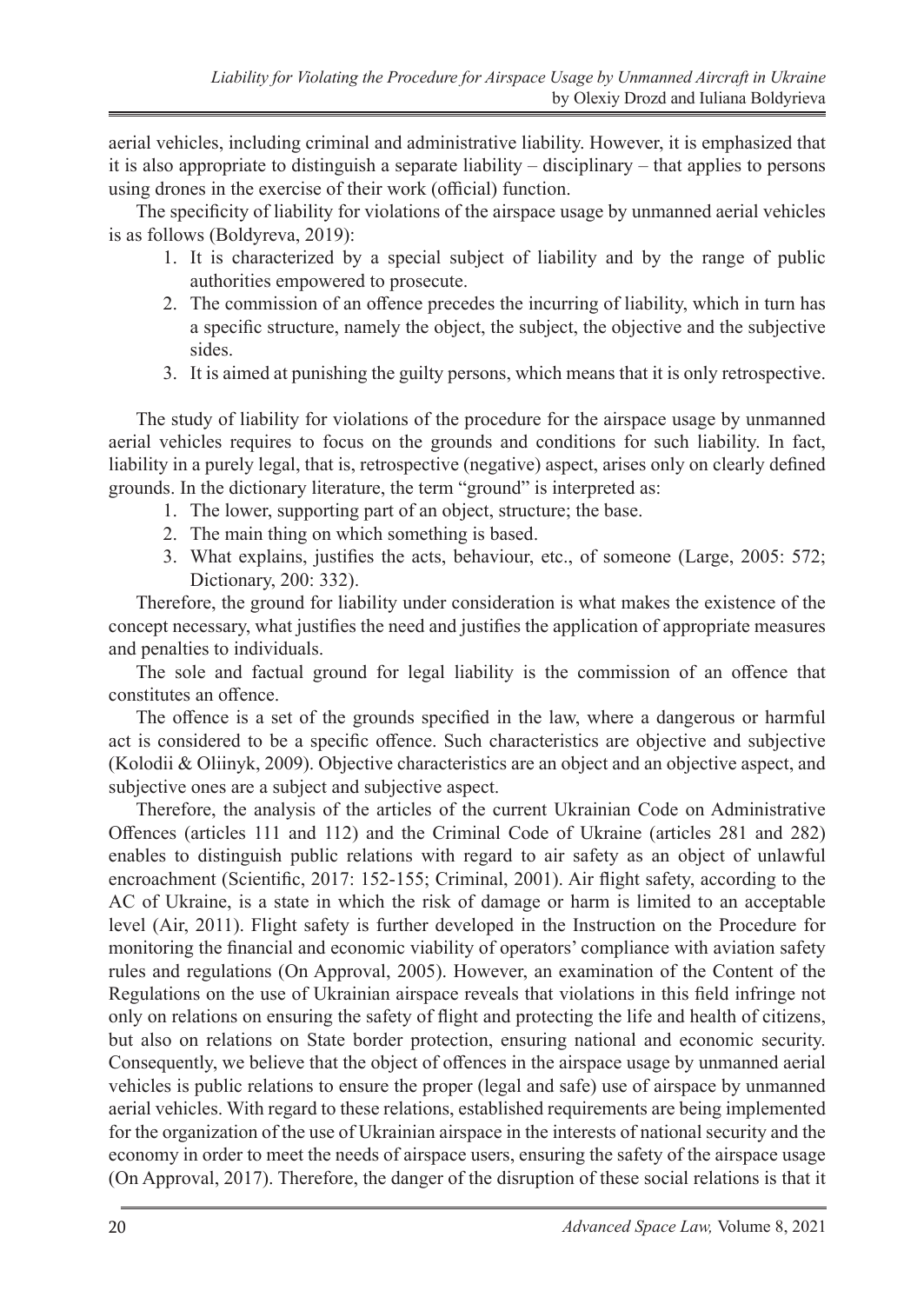increases the risks of harm to life, health, property, other rights and legitimate interests, as well as to the rights and interests of the state and society in general.

One of the objective aspect features of violations of the procedure for the airspace usage by unmanned aerial vehicles is that the acts (omissions) constituting the content of the offence are provided for both in the UCoAO and in the by-law, namely in Resolution 954 of CMU "On approval of the Regulation on use of air space of Ukraine" of 6 December 2017. Therefore, according to article 111 of the Code, violations may take the form of (Code, 1984):

- 1. The placement in the aerodrome area of any signs and devices similar to the identification signs and devices adopted for the identification of aerodromes, or the burning of pyrotechnic articles without the permission of the airport or aerodrome administration, or the establishment of facilities, contributing to a massive gathering of birds hazardous to flights of aircraft.
- 2. Failure to comply with the rules on the placement of night and day identification signs or devices on buildings and structures.
- 3. Damage to aerodrome equipment, aerodrome sign, aircraft and their equipment.
- 4. Pass or drive through the territory of airports (other than air terminals), aerodromes, radio and light facilities without proper authorization.
- 5. Flights in violation of aviation regulations.

Of particular interest to us is the latter, that is, flights in violation of aviation regulations. Obviously, this legal provision is blanket, meaning that it does not refer to specific manifestations of such violations, which leads to recourse to other legal regulations. Therefore, in accordance with Article 127 of the AC of Ukraine and Part 46 of Resolution 954 of the CMU "On approval of the Regulation on the airspace usage of Ukraine" of 6 December 2017, violations of the procedure for the airspace usage of Ukraine include (Air, 2011; On Approval, 2017):

- 1. The airspace usage without application, authorization and/or conditions for its use, except as provided for in this Regulation.
- 2. Non-compliance with the conditions for the use of Ukrainian airspace or with the flight plan (deviation from the route, the specified level of flight, take-off or landing of an aircraft from an unplanned (on an unplanned) or closed aerodrome, a permanent aerodrome/heliport, etc.) without the authorization or coordination of the air traffic service (air traffic control) authority, except in the case of an accident.
- 3. The flight of the group of aircraft exceeding the number specified in the application.
- 4. Violation of requirements concerning the procedure for crossing the State border and a flight in a zone with a special regime for the use of Ukrainian airspace.
- 5. The flight of an aircraft in the prohibited zone or restricted-flight zones and in the temporarily reserved airspace of Ukraine during their use without authorization.
- 6. The flight of an aircraft which does not respond to a request from a State radar recognition system other than an aircraft, where State recognition radar equipment is not available, or which returns with defective State recognition radar equipment from aerodromes, landing sites/heliports, where repair of such equipment is not possible.
- 7. Failure to comply with the requirements to inform the monitoring bodies of compliance with the procedure for the use of Ukrainian airspace concerning flights and other activities involving the use of Ukrainian airspace.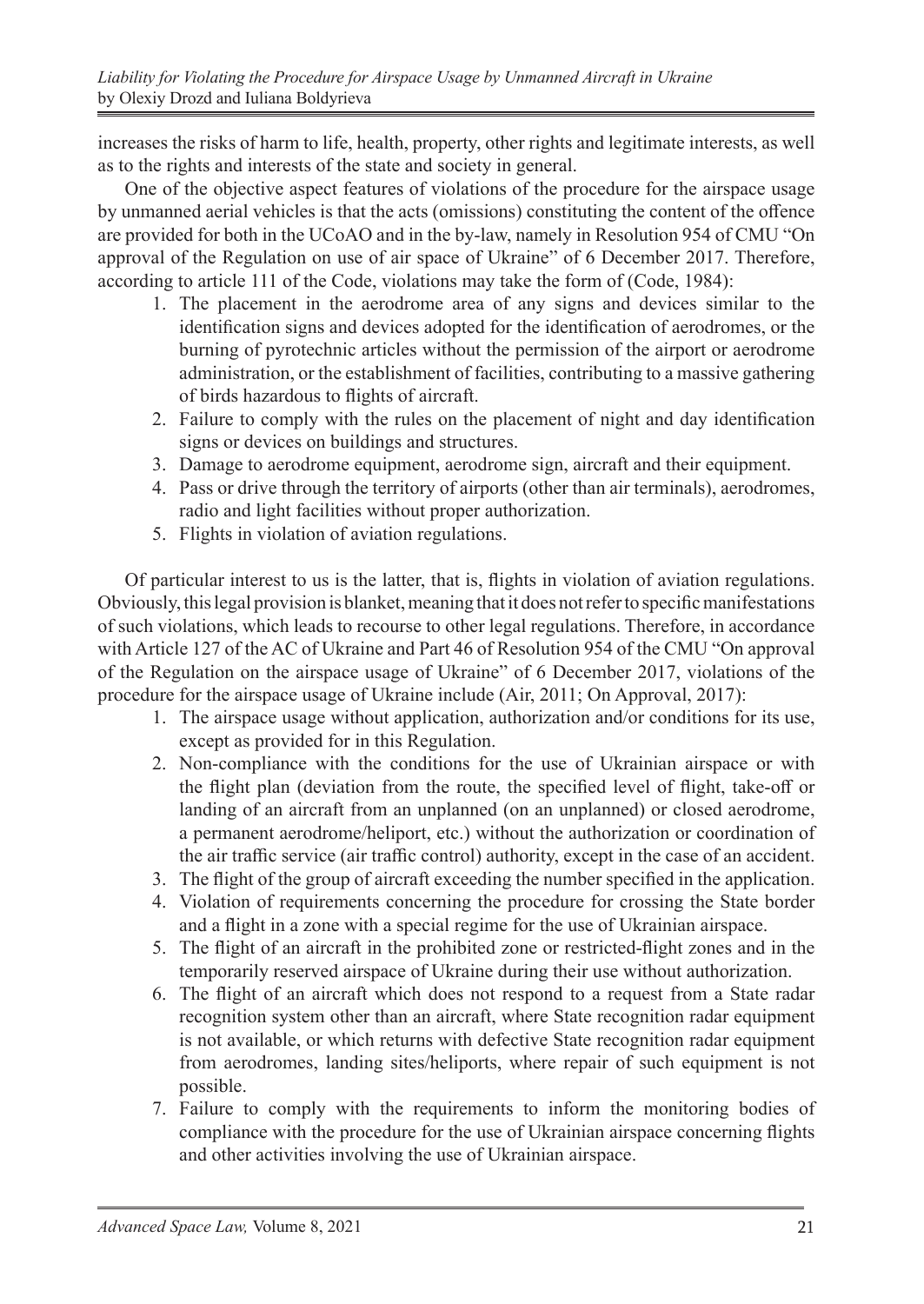It should be noted that some of these acts are not considered offences if flights are performed using unmanned aircraft up to 20 kg inclusive. In particular, flights of such types of unmanned aircraft are carried out: without submitting applications for the airspace use, without obtaining permits for the airspace use, without informing the Air Forces of the Armed Forces of Ukraine, the Integrated Civil-Military ATM System (ICMS) and the State Border Service of Ukraine, air traffic services and air traffic control. However, the following conditions should be met:

- a) Flights are performed without crossing of the state border of Ukraine;
- b) Flights are performed outside the established airspace use prohibitions and restrictions, except as provided for in the Regulation on airspace use;
- c) Flights are performed neither closer than 5 km from the external boundaries of runways of aerodromes, nor closer than 3 km from the external boundaries of the runway of landing sites/heliport unless agreed with the operator of landing sites/ heliport operator;
- d) Flights are performed not closer than 500 meters from manned aircraft;
- e) Flights not performed over: (1) assemblies of people at open-air and tight city construction; (2) the objects (zones) defined by the Ministry of Defence of Ukraine, the Ministry of Infrastructure of Ukraine, the Ministry of Internal Affairs of Ukraine, the State Border Guard Service of Ukraine, the Security Service of Ukraine, the National Police of Ukraine, the National Guard of Ukraine, the State Fiscal Service of Ukraine, the Foreign Intelligence Service of Ukraine, the State Protection Department of Ukraine, other military formations and law-enforcement structures formed in accordance with the laws of Ukraine and in respect of which protection / State protection is carried out (subject to the indication of the territory surrounding these objects with information signs of prohibition on unmanned aircraft flight and/or by announcing the limits of such prohibition), except for flights authorized by the above-mentioned authorities;
- f) Flights are performed within visual line of sight (VLOS);
- g) Maximum fly altitude: (1) 120 m above the ground (water) surface outside CTR, AFIZ, ATCA, ATCZ, specially designated zones and routes, other specially reserved portions of airspace of State aviation; (2) 50 m above the ground (water) surface within the limits of CTR, AFIZ, ATCA, ATCZ, specially established zones, reserved airspace to provide flights on specially designated State flight routes or if the information on the actual status of elements of the airspace structure at the time of flight is not available; 50 m above terrestrial (water) surface within the limits of CTR, AFIZ, ATCA, ATCZ, specially designated zones, other reserved portions of airspace, if there is no information on the actual status of elements of the airspace structure where flight is planned; (3) 50 m above static obstacles at a horizontal distance of not more than 100 m from obstacles such as a deviation from the abovementioned height limitations, at the request of the owner of such object;
- h) The operating speed of unmanned aircraft is not more than 160 km/h.

In other cases, unmanned aircraft weighing below 20 kg inclusive and all operations of unmanned aircraft weighing more than 20 kg without exception, are performed within specially defined zones and routes complying with the requirements for submitting applications for airspace usage, obtaining permits and condition of airspace usage, informing the appropriate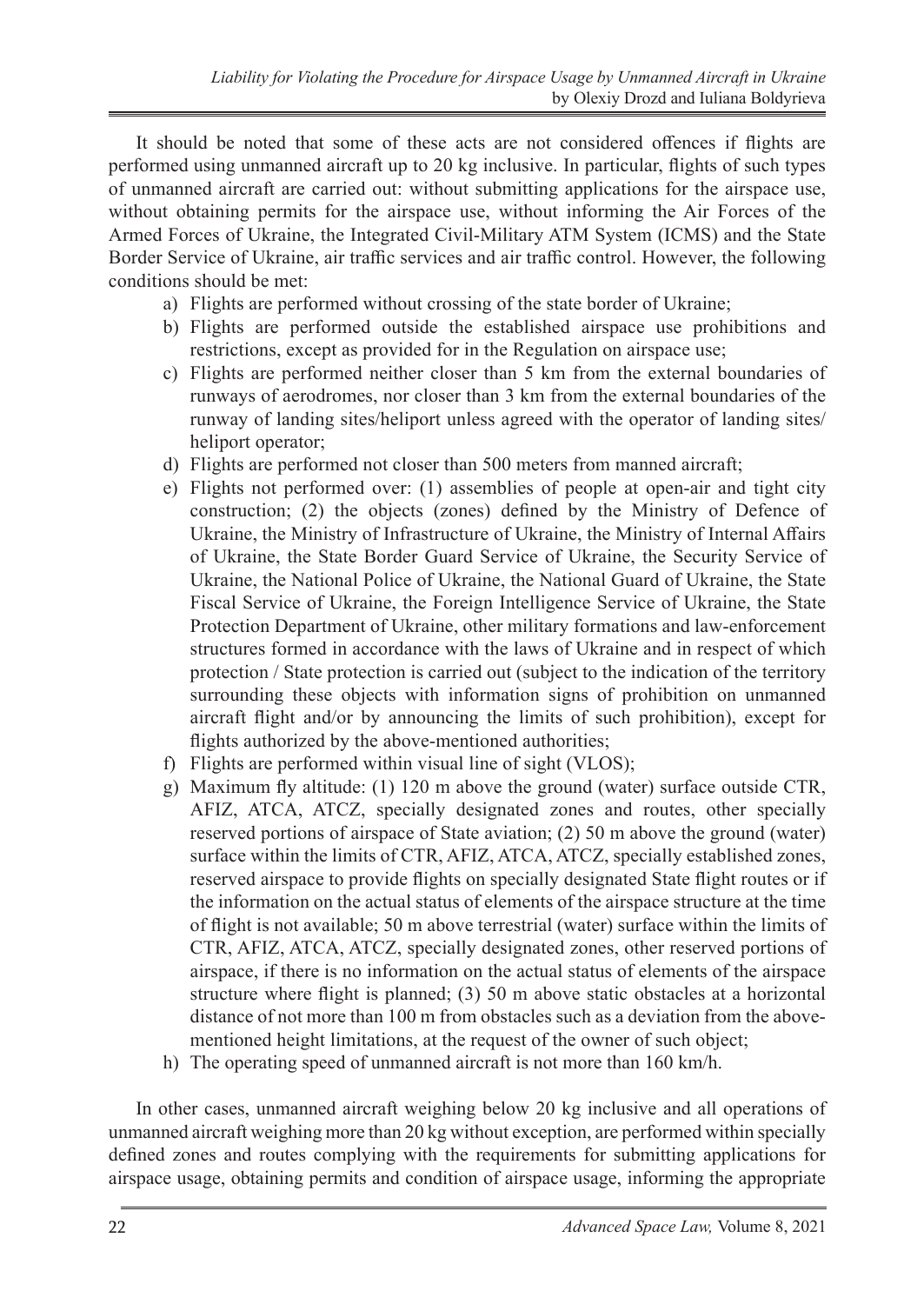units of Air Forces of the Armed Forces of Ukraine, the units of the State Border Guard Service of Ukraine, the ICMS units, the ATS units (On Approval, 2018).

Therefore, violations of the Regulations governing the airspace usage by unmanned aerial vehicles can take the form of active actions in violation of the regulations, prohibitions in this field and passive forms, i.e., omission of actions required by law with regard to the legality and safety of the use of unmanned aerial vehicles in the airspace of Ukraine.

It should also be noted that the offences under study are composed technically. That is, harmful consequences are not a necessary element of their objective aspect, only the fact that a person has committed action (acts, omissions) is sufficient in violation of legal requirements.

The offender is a criminal individual or legal entity that has committed offences in the airspace usage by unmanned aerial vehicles. It should be noted that under the legislation in force, only financial sanctions may be applied to legal entities, as is clear from article 127 of the Air Code of Ukraine. However, administrative and criminal liability is imposed on individuals, including officials, for violations being investigated.

The entities, liable for offences committed in the field under study, are airspace users, such as the directors of aircraft enterprises, organizations, owners or external pilots of unmanned aircraft, other persons planning or carrying out aviation activities to use unmanned aerial vehicles (Code, 1984).

Next, the subjective aspect of the offence implies the offender's mental attitude to the acts (omissions) committed and their consequences. That is, the subjective elements of the offence are the guilt, motive and purpose of the offence. In addition, the guilt is a constitutive (attributive) element of the subjective aspect of the offence, and its main forms are intent and negligence, manifested in the committed offence (Administrative, 2004: 433). An administrative offence shall be admitted intentional when the person who has committed it has been aware of the unlawful nature of his/her act or omission, provided for its harmful consequences and desired or knowingly allowed these consequences to occur (Code, 1984). Accordingly, an administrative offence shall be admitted negligent when the person who has committed it contemplated possible harmful consequences of his/her act or omission, but recklessly counted on their averting or has not foreseen the possibility of such consequences, although he/she should and could have provided for them (Code, 1984).

Therefore, the current state of affairs in the legal regulatory mechanism for liability for violations of the airspace of unmanned aerial vehicles requires improvement in a number of aspects, such as clarification of the requirements for the object and the subject of the offences in this field; settlement of the ways in which offences are committed and their harmful consequences; expansion of the range of administrative penalties for such offences, etc.

## **Conclusions**

Therefore, liability for violations of the rules governing the airspace usage by unmanned aerial vehicles requires a specific approach to making the legal regulatory framework for the matter. An efficient legal regulatory framework for the sector determines compliance with key principles of liability such as legality, the rule of law, expediency, justice, etc. Undoubtedly, this is an important guarantee of respect for the rights and freedoms of both the offender in question and the person authorized to prosecute the offender.

It is proved that legal liability for violating the procedure for the airspace usage by unmanned aerial vehicles is a measure of State coercion, which is applicable to the person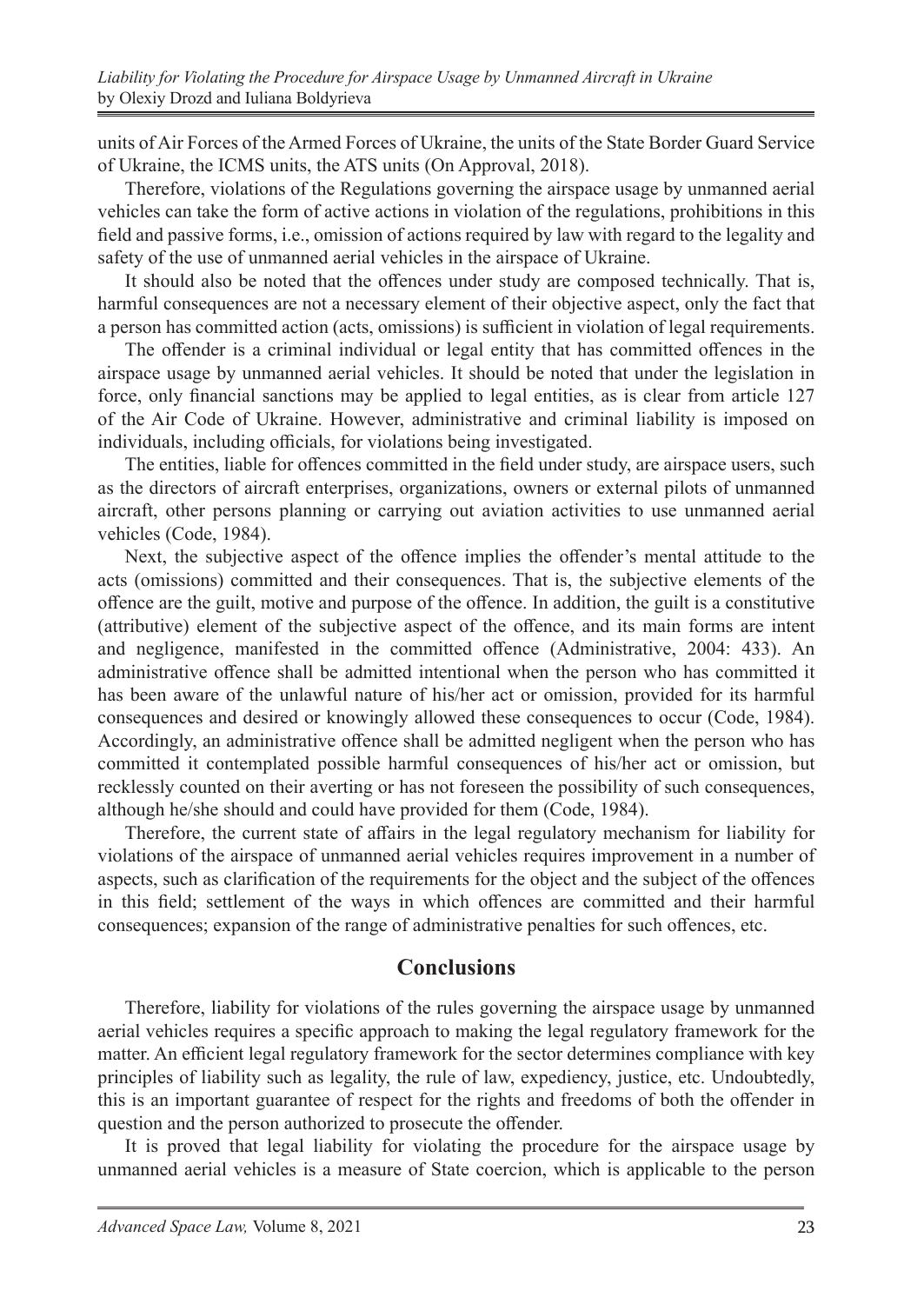for violation of legal regulations in the airspace usage. For the offender, legal liability means applying negative sanctions against him or her aimed at condemning his or her misconduct. It is noted that current legislation provides two key types of legal liability for violations of the procedure for the airspace usage by unmanned aerial vehicles, including criminal and administrative liability. It is emphasised, however, that it is also appropriate to distinguish a separate liability – disciplinary – that applies to persons using drones in the exercise of their work (official) function.

With a view to improving legislation, which establishes the legal principles of liability for violations of the procedure for the airspace usage by unmanned aerial vehicles, it is proposed: 1) to define conceptual principles for the control of the airspace usage by unmanned aerial vehicles and liability for offences in this field; 2) to regulate by law the scope of actors liable for violations of the procedure for the airspace usage by unmanned aerial vehicles; 3) to authorize officials of the National Police and the border guards to draw up reports on offences in this field; 4) to expand the scope of penalties for offences in this field.

## & **References**

- *Administrative Law of Ukraine* (2004) Editor-in-Chief V. Averyanov. Legal Opinion. [in Ukrainian]
- Air Code of Ukraine (1993) Law of Ukraine of 04.05.1993 № 3167-XII. Available online: https://zakon.rada.gov.ua/laws/show/3167-12#Text [in Ukrainian]
- Air Code of Ukraine (2011) Law of Ukraine dated 19.05.2011 № 3393-VI. Available online: https://zakon.rada.gov.ua/laws/show/3393-17/conv#Text [in Ukrainian]
- Bagan, Y. (2018) Formation and Development оf Legislation іn тhe Field оf Air Transport: Historical аnd Legal Excursion. *Scientific Bulletin of Dnipropetrovsk State University of Internal Affairs*, No 1, 89-94. Available online: http://nbuv.gov.ua/UJRN/ Nvdduvs 2018 1 19 [in Ukrainian]
- Baranova, N. (2015) *Ethics*. Gogol NDU. [in Russian]
- Bodnarchuk, O. (2016) *Theoretical Bases аnd Administrative-Legal Mechanisms оf Counteraction еo Corruption іn The State Penitentiary Service оf Ukraine*. Education Center lit. [in Ukrainian]
- Boldyreva, Yu. (2019) On the Problem of Defining the Concept and Types of Legal Liability for Violation of the Procedure for the Airspace Usage by Unmanned Aerial Vehicles. *The Rule of Law*. 2019. No 4, 173-177. [in Ukrainian]
- *Code of Ukraine on Administrative Offenses* (1984) Law of Ukraine dated 07.12.1984 № 8073-Х. Available online: https://zakon.rada.gov.ua/laws/show/80731-10#Text [in Ukrainian]
- Criminal Code of Ukraine (2001) Law of Ukraine of 5 April, 2001 № 2341-III. Available online: https://zakon.rada.gov.ua/laws/show/2341-14/conv#Text [in Ukrainian]
- Danilyan, O., and Taranenko V. (2003) Fundamentals of Philosophy. Pravo. Available online: https://platona.net/load/knigi\_po\_filosofii/uchebnye\_posobija\_uchebniki/ daniljan o g taranenko v m osnovi filosofiji navchalnij posibnik/27-1-0-3642 [in Ukrainian]
- Dictionary of Foreign Words (2000) Editor-in-chief S. Morozov and L. Shkaraputa. Naukova Dumka. [in Ukrainian]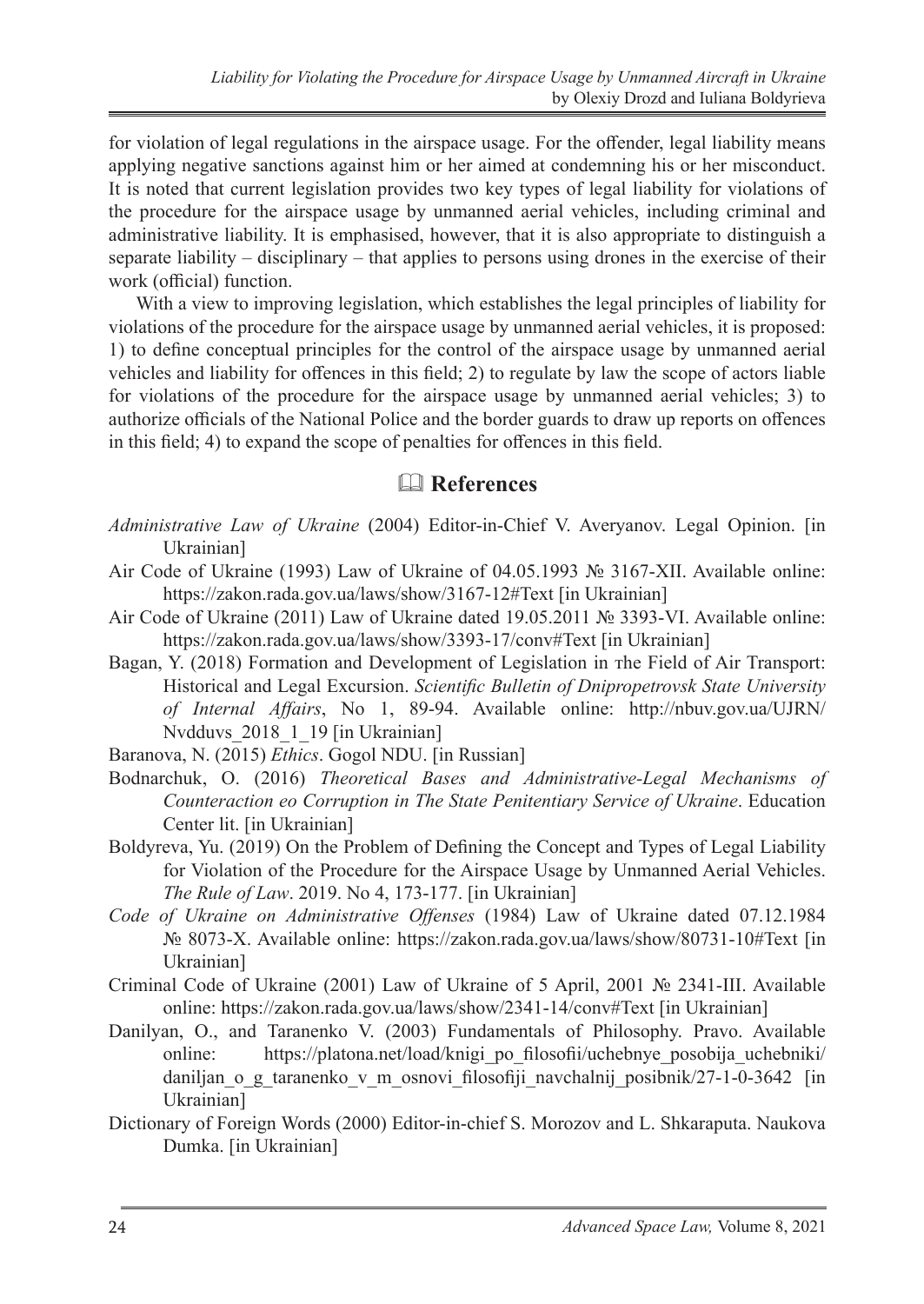- Karpukhin, Sergey (2001) Social Responsibility as a Philosophical Problem. Saint Petersburg State Technological University. [in Russian]
- Khachaturov, R., and Lipinsky D. (2007) *General Theory of Legal Responsibility*. Legal Center Press. [in Russian]
- Kolodii, A., and Oliinyk A. (2009) Jurisprudence. All-Ukrainian Association of Publishers "Legal Unity." Available online: https://pidru4niki.com/17910211/pravo/sklad\_ pravoporushennya\_yogo\_oznaki [in Ukrainian]
- Kosse, Irina (2011) The New Air Code: what has changed? Institute for Economic Research and Policy Consulting. Available online: http://www.ier.com.ua/ua/publications/ comments?pid=3041 [in Ukrainian]
- Kozlovsky, A., and Boyarskaya, Z. (2009) Development of the Concept of Air Law of Ukraine: History and Modernity. *Legal Bulletin Air and Space Law*. No 3, 8-12. Available online: http://nbuv.gov.ua/UJRN/Npnau\_2009\_3\_4 [in Ukrainian]
- Large Explanatory Dictionary of the modern Ukrainian Language (with additions) (2005) Editor-in-chief W. T. Busel. VTF "Perun". [in Ukrainian]
- Lopatynska, Iryna, Larysa Soroka, Larysa Korunchak, Konstyantyn Babenko, and Viktoriia Tomina (2020) Public Policy and Space Activities: Conceptual Approaches. *Journal of Legal, Ethical and Regulatory Issues*, Volume 23, Issue 2, 1-9. Available online: https://www.abacademies.org/articles/public-policy-and-space-activities-conceptualapproaches-9130.html
- Lukasheva, E. (1986) *Law, Morality, Personality*. Nauka [in Russian]
- Moskalenko, S. (2017) Retrospective Analysis оf Civil Aviation in Ukraine. Legal *Scientific Electronic Journal,* No 1, 96-99. Available online: http://lsej.org.ua/1\_2017/26.pdf [in Ukrainian]
- On Approval of the Instruction on the Procedure for Monitoring the Financial and Economic Viability of Operators' Compliance With Aviation Safety Rules and Regulations (2005) Order of the State Aviation Service of Ukraine dated 17.10.2005 № 768. Available online: https://zakon.rada.gov.ua/laws/show / z1539-05 # Text [in Ukrainian]
- On Approval of the Regulation on the airspace usage of Ukraine (2017) Resolution of the Cabinet of Ministers of Ukraine of 06.12.2017 № 954. Available online: https://zakon. rada.gov.ua/laws/show/954-2017-%D0%BF#Text [in Ukrainian]
- On Approval of the Aviation Rules of Ukraine "Rules for the airspace usage of Ukraine" (2018) Order of the State Aviation Service of Ukraine, Ministry of Defense of Ukraine dated 11.05.2018 № 430/210. Available online: https://zakon.rada.gov.ua/laws/show/ z1056-18#Text [in Ukrainian]
- Patynok, O. (2012) Psychological Conditions of Responsibility as a Personality Quality of the Future Specialist in the Social Sphere. *Social Work in Ukraine: Theory and Practice*. No 3-4, 15-23. Available online: http://enpuir.npu.edu.ua/bitstream/ handle/123456789/29361/Patynok.pdf?sequence=1&isAllowed=y [in Ukrainian]
- Podorozhnii, Eugene (2016) *Peculiarities of Legal Responsibility in Labor Law of Ukraine*. Taras Shevchenko National University. [in Ukrainian]
- Savchin, Miroslav (1997) Psychological Bases of Development of Responsible Behavior of The Personality. G.S. Kostyuk Institute of Psychology APS Ukraine. Available online: http://www.library.lviv.ua/fondy/ICZ/PDF\_AREF/PDF\_AREF\_clip\_1997/aref40116. pdf [in Ukrainian]